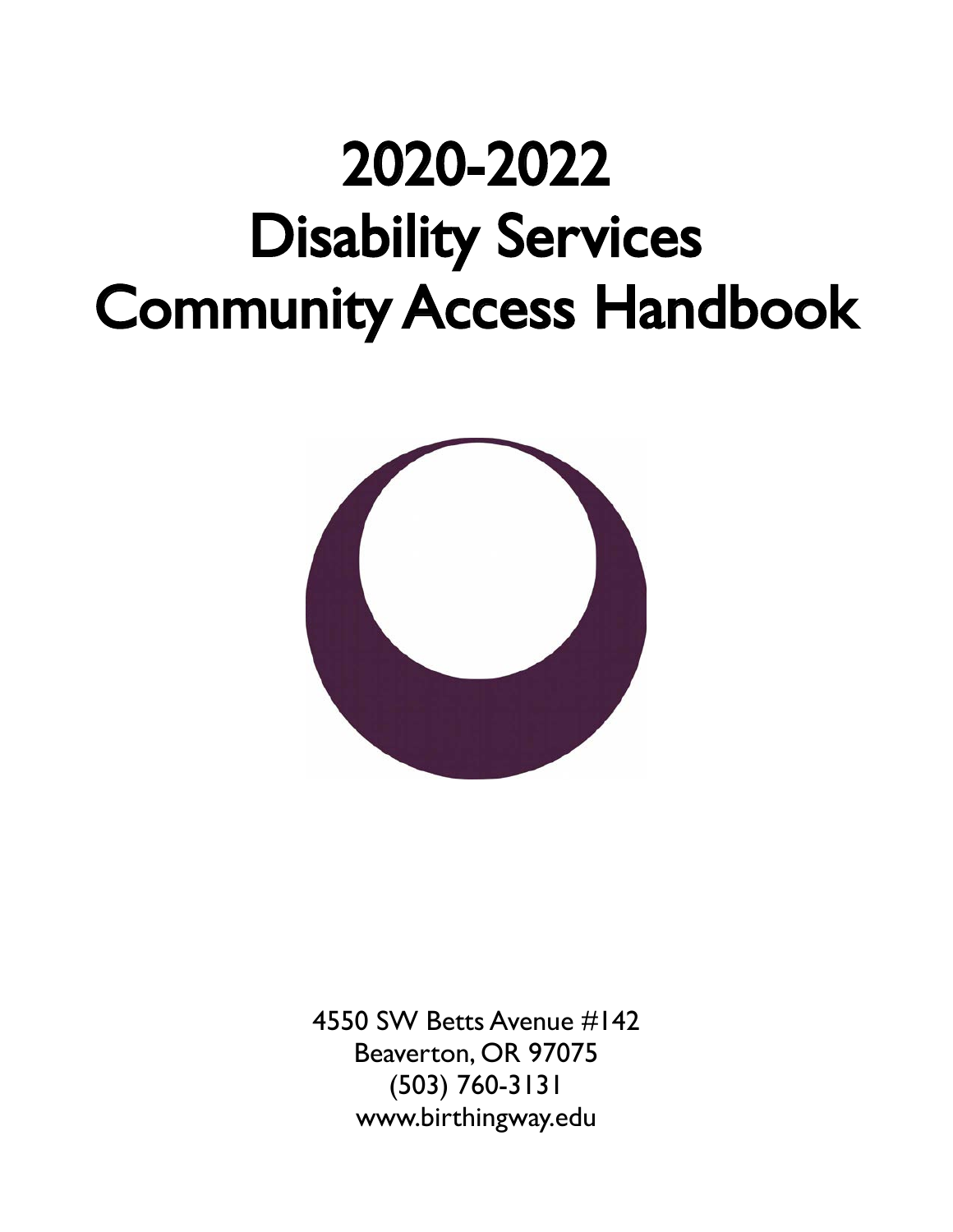# **Table of Contents**

| 14 |
|----|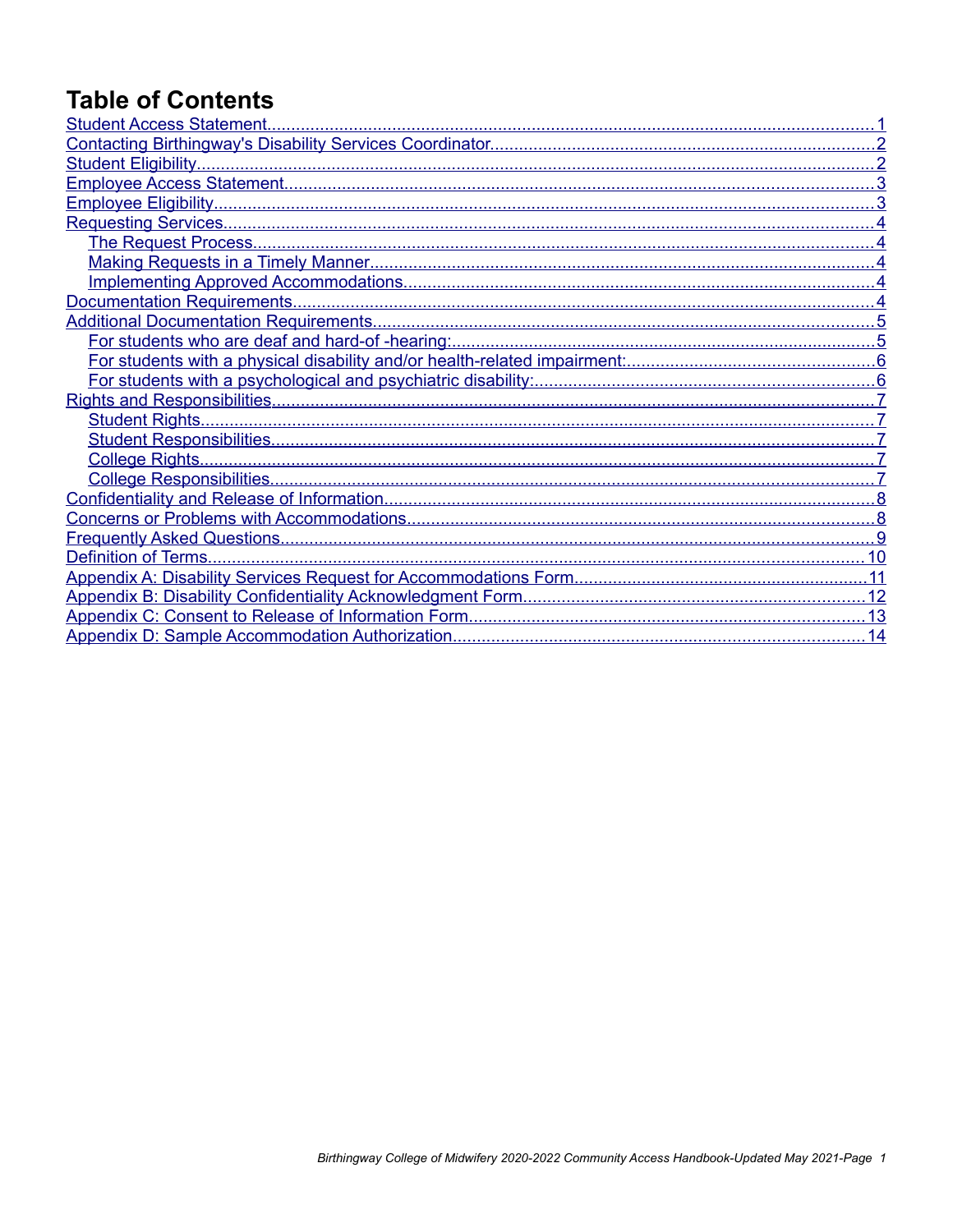### <span id="page-2-0"></span>**Student Access Statement**

This handbook serves as the policy and procedure for all students to access disability accommodations. As mandated in Section 504 of the Rehabilitation Act and the Americans with Disabilities Act (ADA), Birthingway will provide academic and program modifications as well as auxiliary aids to qualified students with a documented disability. The purpose of these accommodations is to ensure you have an equal opportunity to participate in any program, course, activity, or service offered by the College. An equal opportunity means you have the chance to access and attain the same level of performance or to enjoy equal benefits and privileges as are available to similarly-situated students without a disability.

The College is only mandated to provide accommodations for the known limitations of an otherwise qualified student with a disability. It is the responsibility of the student with the disability to inform the College that an accommodation is needed. Once the request has been made, the College will make reasonable effort to ensure that an effective accommodation, modification or auxiliary aid is provided for the student. Students will be notified with a written response regarding eligibility for services and recommended accommodations (if any) once the required documentation has been received.

The College does not discriminate on the basis of disability in employment decisions, admissions or other College activities including evaluation of performance, course examinations or other measures of achievement.

During the accommodation process, the Disability Services Coordinator is your advocate. They are responsible for collecting all documentation and assisting you. This is a collaborative process wherein you will work with the Disability Services Coordinator to determine how the College will accommodate your needs.

#### <span id="page-2-2"></span>**Contacting Birthingway's Disability Services Coordinator.**

The Disability Services Coordinator can be reached by telephone at 503-760-3131 or by email at [holly@birthingway.edu.](mailto:fac@birthingway.edu) To help ensure your confidentiality, it is not recommended that any disability-related information be sent from any email account outside of the birthingway.edu domain.

### <span id="page-2-1"></span>**Student Eligibility**

Birthingway is responsible for confirming that students receiving accommodations have verified disabilities according to state and federal law. We do this by collecting documentation of the disability that will be used to create the accommodation plan.

**Accommodations and services may not be provided if you do not provide documentation of a disability, do not have a diagnosed disability, or do not follow College procedures for accessing accommodations.**

**If you do not have a documented disability but have extenuating circumstances you believe warrant an academic or programmatic adjustment, please use the** *Petition for Exception to Policy* **process as outlined in the [Student Handbook and Catalog.](http://birthingway.edu/for-students/student-handbook-and-catalog/)**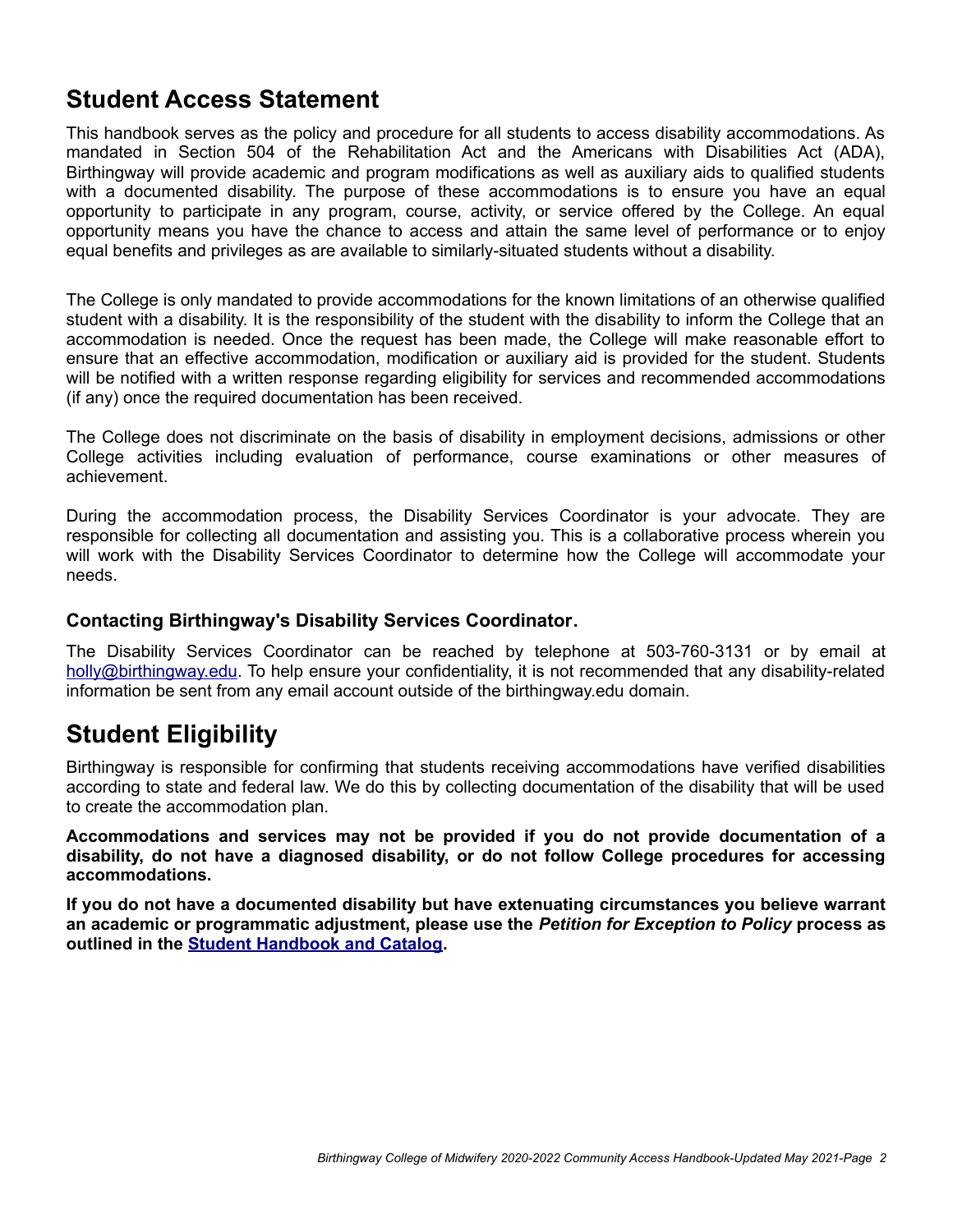### <span id="page-3-1"></span>**Employee Access Statement**

This handbook serves as the policy and procedure for all employees to access disability accommodations. As mandated in Section 504 of the Rehabilitation Act and the Americans with Disabilities Act (ADA), Birthingway will provide modifications to job tasks and duties, as well as auxiliary aids. The purpose of these accommodations is to ensure you have an equal opportunity to contribute and participate in any employment-related activity or service offered by the College. An equal opportunity means you have the chance to access and attain the same level of performance or to enjoy equal benefits and privileges as are available to similarly-situated employees without a disability.

The College is mandated to provide accommodations for any employee who states that accommodations are needed. It is the responsibility of the employee with the disability to inform the College that an accommodation is needed. *At no point will the employee be required disclose their disability or any medical information pertaining to their disability.* Once the request has been made, the College will make reasonable effort to ensure that an effective accommodation, modification or auxiliary aid is provided for the employee.

The College does not discriminate on the basis of disability in employment decisions, admissions or other College activities including evaluation of performance, course examinations or other measures of achievement.

During the accommodation process, the Disability Services Coordinator is your advocate. This is a collaborative process wherein you will work with the Disability Services Coordinator to determine how the College will accommodate your needs.

#### **Contacting Birthingway's Disability Services Coordinator.**

The Disability Services Coordinator can be reached by telephone at 503-760-3131 or by email at [holly@birthingway.edu.](mailto:fac@birthingway.edu) To help ensure your confidentiality, it is not recommended that any disability-related information be sent from any email account outside of the birthingway.edu domain.

### <span id="page-3-0"></span>**Employee Eligibility**

Birthingway is responsible for providing accommodations for any employee stating that accommodations are needed. *At no point will the employee be required disclose their disability or any medical information pertaining to their disability.*

Employees may request accommodations by speaking directly with the Disability Services Coordinator or by speaking with their supervisor.

*The remainder of this handbook is specific to students and does not apply to employees.*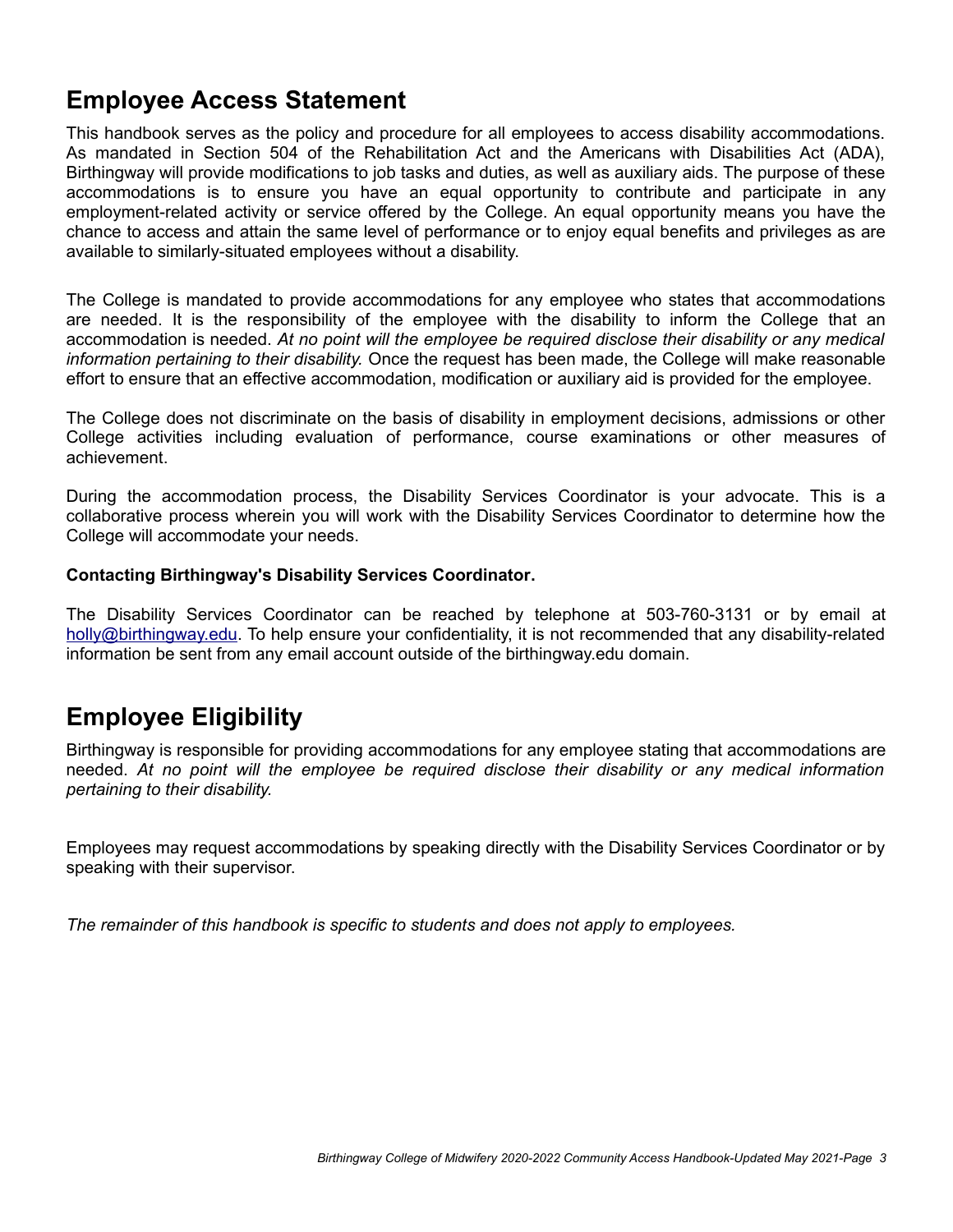# <span id="page-4-3"></span>**Requesting Services**

#### <span id="page-4-2"></span>*The Request Process*

- 1. Submit a Disability Services Request for Accommodation form *(see [Appendix A](#page-11-0))*.
- 2. Submit a Disability Confidentiality Acknowledgment form *(see [Appendix B](#page-12-0))*.
- 3. Submit all necessary documentation (*see [Documentation Requirements](#page-5-0))*.
- 4. The Disability Services Coordinator will review the documentation and request any clarifications or additional information needed to substantiate your need for accommodation. They may request that you sign a release of information so that they can speak directly with your provider(s).
- 5. Within 45 days of receiving the completed documentation, the Disability Services Coordinator will review the accommodations being requested and will schedule a meeting with you to review the accommodations the College will offer. They will also meet with the Academic Coordinator and your Program Coordinator to discuss the accommodations and determine which ones the College will offer.
- 6. At the meeting, the Disability Services Coordinator, Academic Coordinator, and your Program Coordinator will discuss accommodation options with you to create the final accommodation plan.
- 7. After the meeting has happened, you will receive a set of Accommodation Authorizations to give to each of your teachers so that they can implement the plan within their class *(see [Appendix D](#page-14-0)).*

#### <span id="page-4-1"></span>*Making Requests in a Timely Manner*

Advanced planning is necessary to ensure the timely provision of appropriate accommodations. As a qualified student with a disability needing accommodation, you have a right to access College services, however, all services may not be on hand at all times. It is important to allow sufficient time for the College to create and implement accommodations and appropriate auxiliary aids.

**You must turn in any request for accommodation and the completed documentation at least 45 days prior to the term for which accommodations are being requested. For disabilities that are diagnosed after the term has started, you must file a request for accommodation immediately.**

If a request is submitted after the relevant deadline, Birthingway will make every reasonable effort to create accommodations but cannot guarantee that an untimely request can be met. Untimely requests may result in delay, substitutions, or denial of accommodation.

#### <span id="page-4-0"></span>*Implementing Approved Accommodations*

Once an accommodation plan has been finalized, you will be given Accommodation Authorizations for each course you are being granted an accommodation in. It is your responsibility to notify your teachers right away of the Accommodation Authorization; do not wait until you need to use the accommodations. The Disability Services Coordinator will determine if staff or teacher education and training is needed to ensure the accommodations are fully implemented.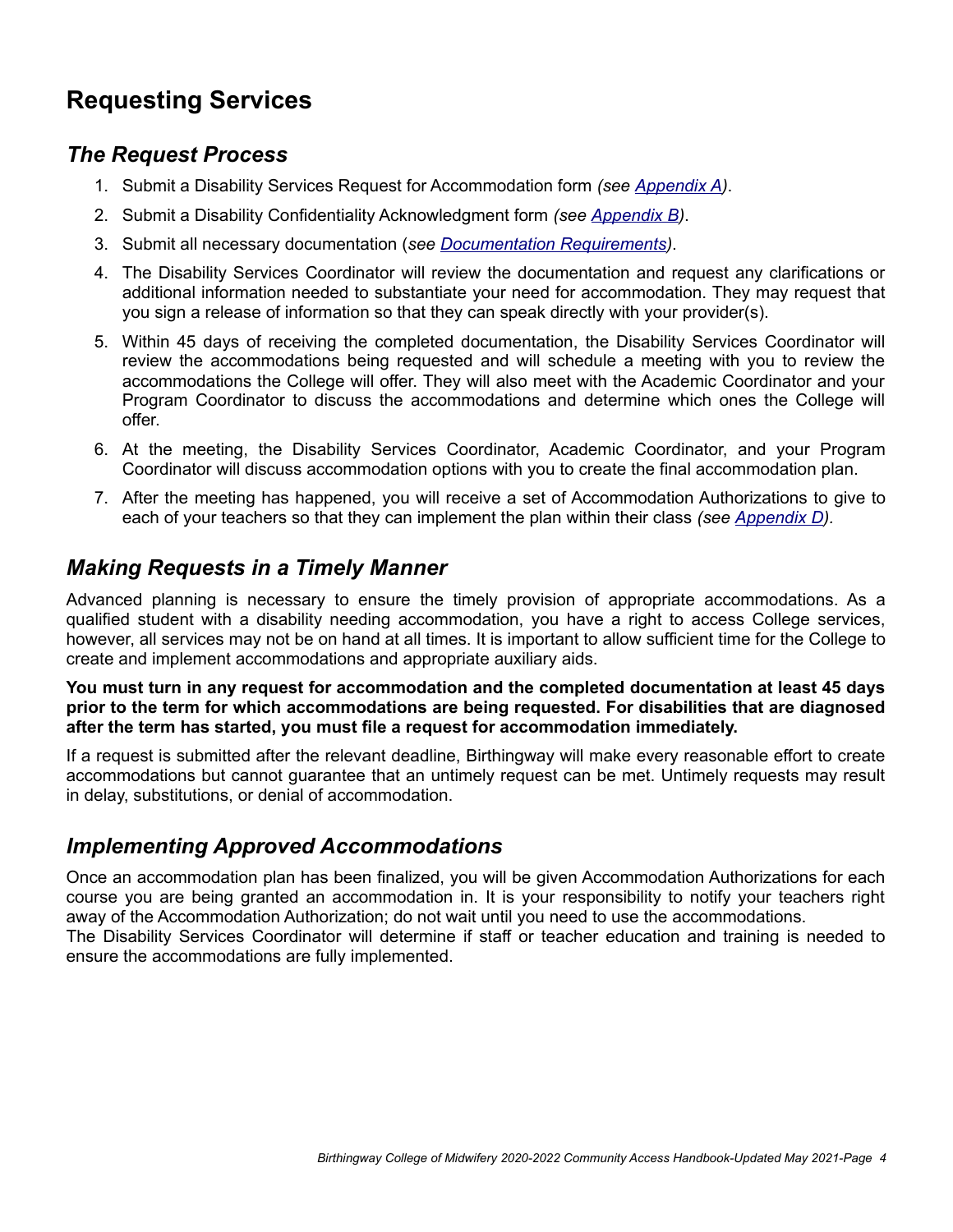# <span id="page-5-0"></span>**Documentation Requirements**

With all requests for accommodation, the following information must be provided.

A letter from you covering these points:

- Identify that you have a disability that requires accommodation.
- Describe what limitations you are experiencing and how those limitations affect you and your academic performance.
- Provide a list of the specific accommodations being requested.
- Describe how the accommodations will alleviate the limitations experienced as a result of the disability.

A letter from an appropriate medical professional including:

- The professional's name, title, professional credentials, information about license or certification, and area of specialty. Any provider conducting evaluations or making a diagnosis must be qualified to do so, and should have experience doing so with adults.
- Identify any other special qualifications for helping students with the specific type of disability as well as describing the professional's experience working with other students who have similar disabilities.
- The length of the relationship between the professional and the student.
- Name and describe any tests, assessments, evaluations, etc used to diagnose the disability.
- Describe the disability and specific diagnosis, how the student meets the diagnostic criteria, as well as the facts and observations upon which the diagnosis was based.
- Describe the disability-related impairments as they relate to the student's ability to learn and participate in the educational program.
- Provide a list of accommodations that are being recommended to allow the student to participate fully and equally in the educational program.
- Describe how these accommodations were decided upon and how the accommodations are expected to help.
- The documentation must be on letterhead, typed, dated, and have the original signature of the provider.

All documentation must be current. For disabilities that may change over time, this means the documentation must be within the last three years, and will need to be reevaluated and resubmitted every three years following.

A doctor's note or another school's plan is not sufficient documentation in and of itself but can be included as part of a more comprehensive evaluation report.

It is important to note that submitting documentation will not automatically qualify you for accommodations. All of the items above must clearly show the presence of a disabling condition and clearly justify the need for reasonable accommodations. Birthingway's Disability Services Coordinator will make the final decision as to whether reasonable and appropriate accommodations are needed and can be provided.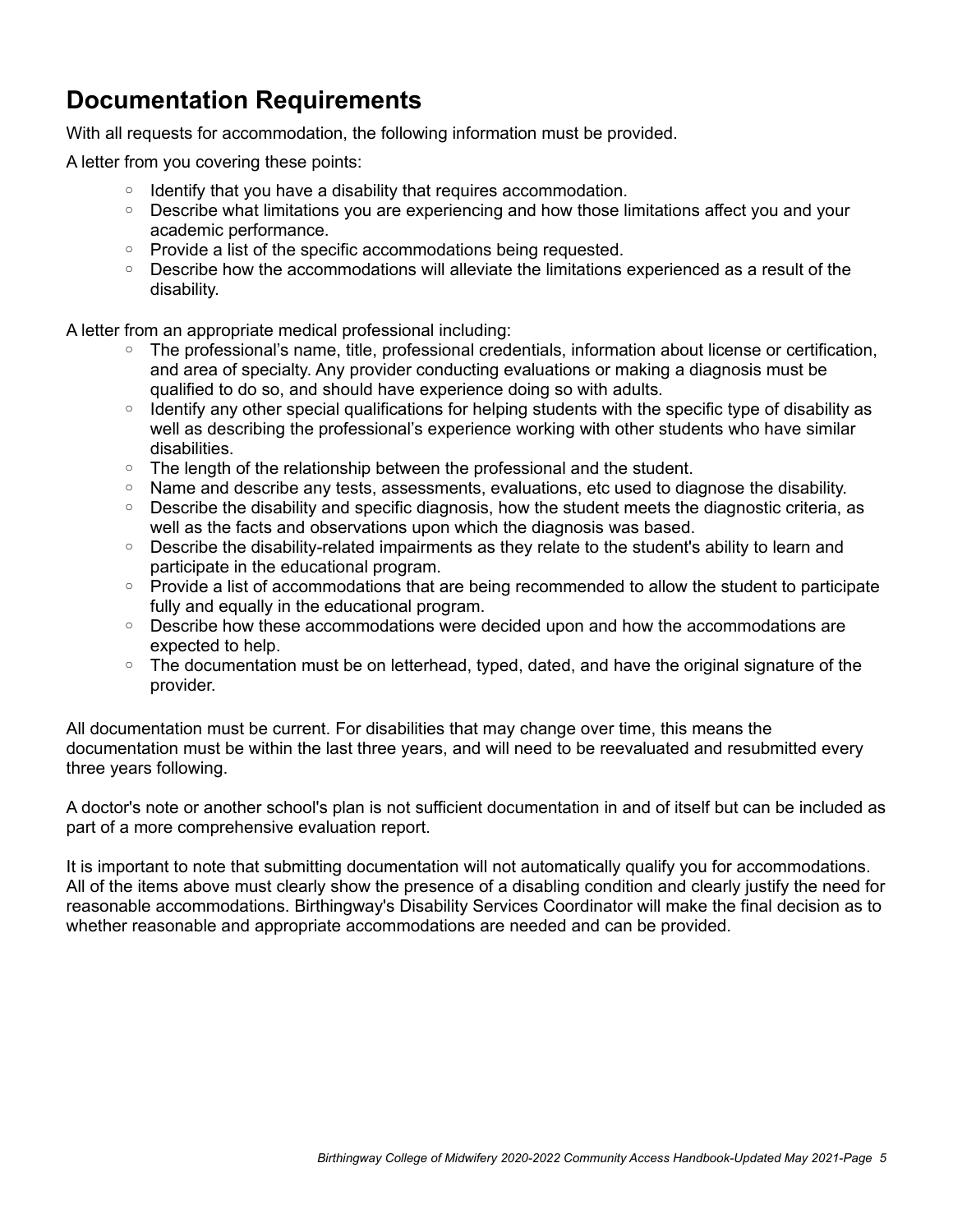# <span id="page-6-3"></span>**Additional Documentation Requirements**

For certain specific disabilities, some additional documentation is needed.

#### <span id="page-6-2"></span>*For students who are deaf and hard-of -hearing:*

Please submit a report from an audiologist or an Ear Nose and Throat Doctor that includes the following:

- Results of an audiogram showing the degree of hearing loss.
- The type of hearing loss (conductive or sensorineural).
- Whether the hearing loss is temporary or permanent, and if it is stable or progressive. If temporary, how long the impairment is expected to last.
- Whether the condition is mitigated by hearing aids or medication.

### <span id="page-6-1"></span>*For students with a physical disability and/or health-related impairment:*

Please submit a letter or report from a physician in an appropriate medical specialization that includes the following:

- The specific medical condition which causes the disability.
- Whether the condition is temporary or permanent, and if it is stable or progressive. If temporary, how long the impairment is expected to last.
- Information about current prescribed medications used to treat the disability and possible side effects.
- A description of the functional limitation(s) caused by the disability, including effects, symptoms and restrictions as a result of the disability.
- Whether the condition is mitigated by auxiliary devices.

### <span id="page-6-0"></span>*For students with a psychological and psychiatric disability:*

Please submit a psychological or neuropsychological evaluation or report from a psychiatrist, licensed psychologist, licensed clinical social worker, or licensed professional counselor that includes the following:

- A clear statement of the condition with the DSM-V diagnosis.
- Whether the disability is temporary or permanent, and if it is stable or progressive. If temporary, how long the impairment is expected to last.
- Information about current prescribed medications used to treat the disability and possible side effects.
- A description of the functional limitation(s) caused by the disability.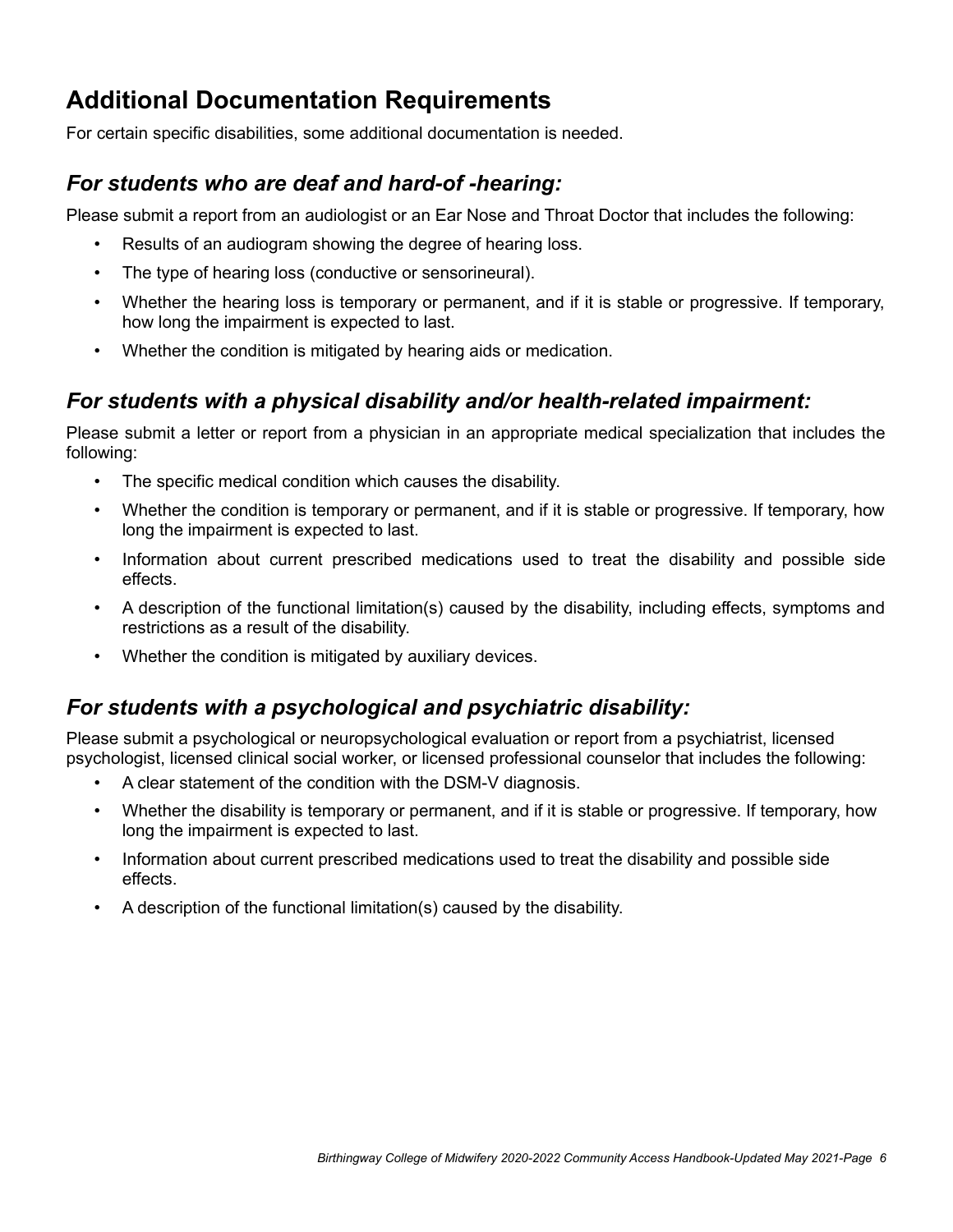# <span id="page-7-4"></span>**Rights and Responsibilities**

### <span id="page-7-3"></span>*Student Rights*

- To an equal opportunity to participate in and benefit from courses, programs, services, and activities offered through the College.
- To receive appropriate accommodations, academic modifications, and/or auxiliary aids and services.
- To appropriate confidentiality of all information regarding your disability and to choose whom, outside the College, information about your disability will be disclosed to, except as disclosures are required/ permitted by law.
- To refuse any accommodations, modifications, and/or auxiliary services being offered.

#### <span id="page-7-2"></span>*Student Responsibilities*

- To meet technical standards and essential institutional standards for courses, services, and activities.
- To self-identify as an individual with a disability, and to follow institutional guidelines to request accommodations and services.
- To document how the disability limits your participation in courses, programs, services, or activities.
- To check in with the Disability Services Coordinator any time an issue arises with your accommodations.

#### <span id="page-7-1"></span>*College Rights*

- To request and receive current documentation that supports requests for accommodations, academic modifications, and/or auxiliary services.
- To deny a request for accommodations, academic modifications, and/or auxiliary services if the documentation demonstrates that they are not warranted, or if the individual fails to provide appropriate documentation.
- To select among the equally effective accommodations, modifications, and/or auxiliary services.
- To refuse any unreasonable accommodation, modification, and/or auxiliary service, or one that imposes an undue hardship or financial burden upon the College, or that fundamentally alters a program or College activity.

#### <span id="page-7-0"></span>*College Responsibilities*

- To ensure that students are able to access courses, services, and activities in the most integrated and appropriate setting possible.
- To provide or arrange accommodations, academic modifications, and/or auxiliary services for students with disabilities in courses, programs, services, activities, and facilities.
- To maintain appropriate confidentiality of records and communication, per the Confidentiality Statement, except where permitted/required by law.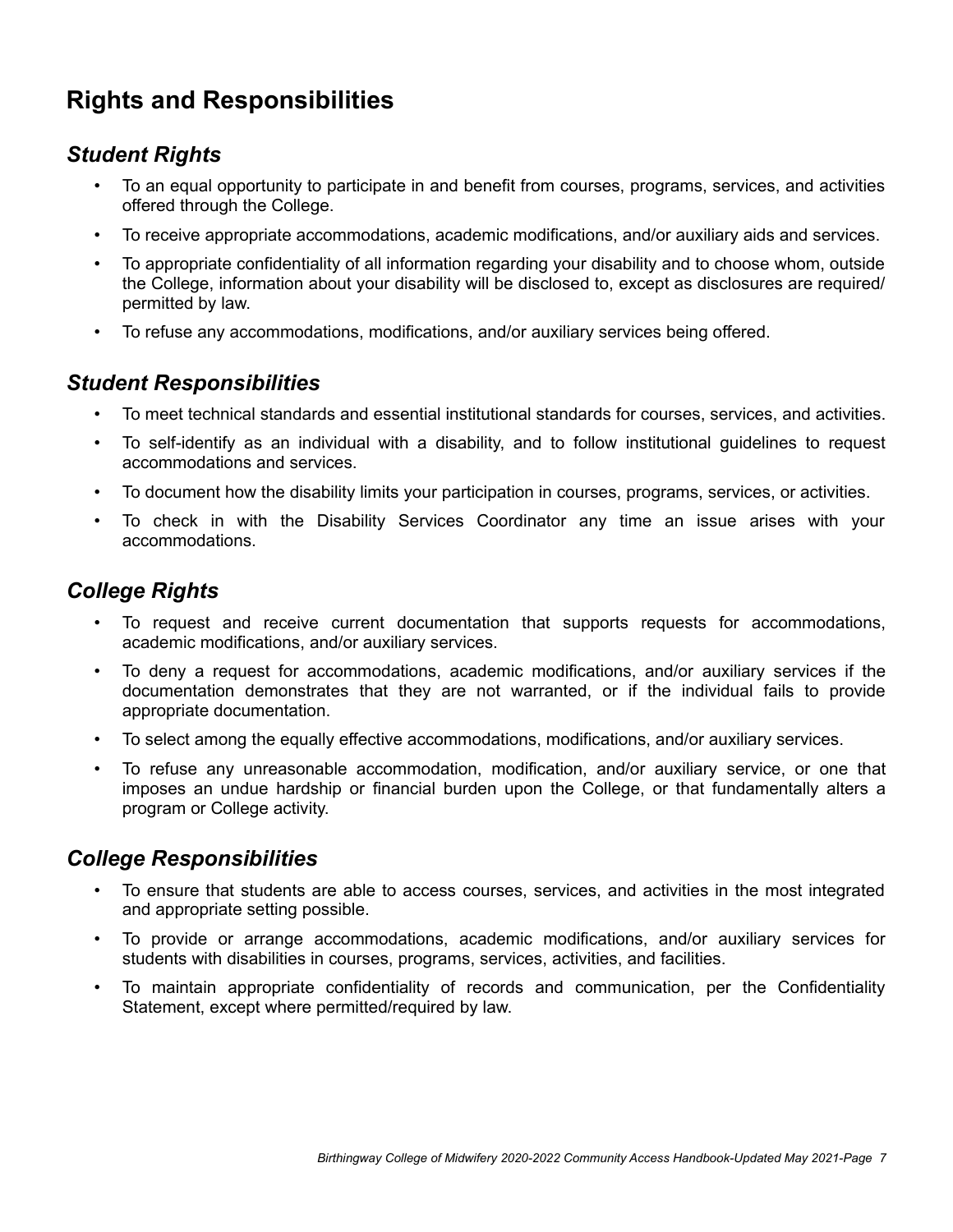# <span id="page-8-1"></span>**Confidentiality and Release of Information**

Birthingway recognizes that your records for the purpose of disability documentation, determination, and accommodation are confidential, as outlined in state and federal law. Your Birthingway records regarding your disability are not subject to the Health Insurance Portability and Accountability Act (HIPAA). They are, however, subject to and will be maintained according to the standards set in the Family Educational Rights and Privacy Act (FERPA). This information and documentation is not considered a part of, and will be housed separately from, your academic record. However, your right to privacy must be balanced with the College's need to know the information in order to provide accommodations and services.

The process of creating an accommodation plan will largely be between just you and the Disability Services Coordinator. When considering accommodations, it will be necessary to seek input from your Program Coordinator, the Academic Coordinator, and occasionally your course teacher(s), and/or the College President. You will be notified when this happens. By signing the Disability Confidentiality Acknowledgment form you indicate an understanding that in order for the College to coordinate, advise, and administer accommodations and services, disclosure of disability information to faculty or appropriate administrative staff may be necessary and/or required.

The purpose of signing the Disability Confidentiality Acknowledgment form is to maintain a record to show that you understand our procedure on disclosure of disability. It is not a request for permission to disclose information. If you would like to request that the Disability Services Coordinator does not disclose disability or related information, you must do so in writing. The Disability Services Coordinator will not provide full access to or full disclosure of your disability-related records to faculty or other administrative staff. If you request that the Disability Services Coordinator not discuss your situation with any faculty or staff, your request will be honored, however, you need to understand that if you are requesting accommodations and prohibit the College employees responsible for implementing the accommodations from discussing critical components of your situation (such as the relationship of the disability to the course and the requested accommodations), then it may not be possible to implement an accommodation.

Occasionally, it is necessary to request additional information from your medical/mental health provider. The Disability Services Coordinator may request that you sign a Release of Information so that she can speak directly with your provider (s*ee [Appendix C\)](#page-13-0).*

### <span id="page-8-0"></span>**Concerns or Problems with Accommodations**

Communication between the Disability Services Coordinator, your teachers, and you is an integral part of this process. It is important that all parties involved strive to meet this as best as possible, however, we understand that each of us are human and make mistakes, get overwhelmed, or lose track. When these mistakes happen, we want to acknowledge the issue, the impact it had, and engage in dialog to work towards a solution.

It is your responsibility to check in when concerns arise, if you are struggling with your accommodations, and/or need them adjusted. Please do this as soon as you notice the issue. If you wait until the end of term or until after receiving a final grade, it may be too late to correct the problem.

If you believe that you have been denied access to the accommodations granted, please contact the Disability Services Coordinator right away so that it can be remedied.

If you believe that you have been discriminated against or unjustly denied accommodations you may file a formal appeal and grievance *(see Appeals and Grievances in the Student Handbook)*.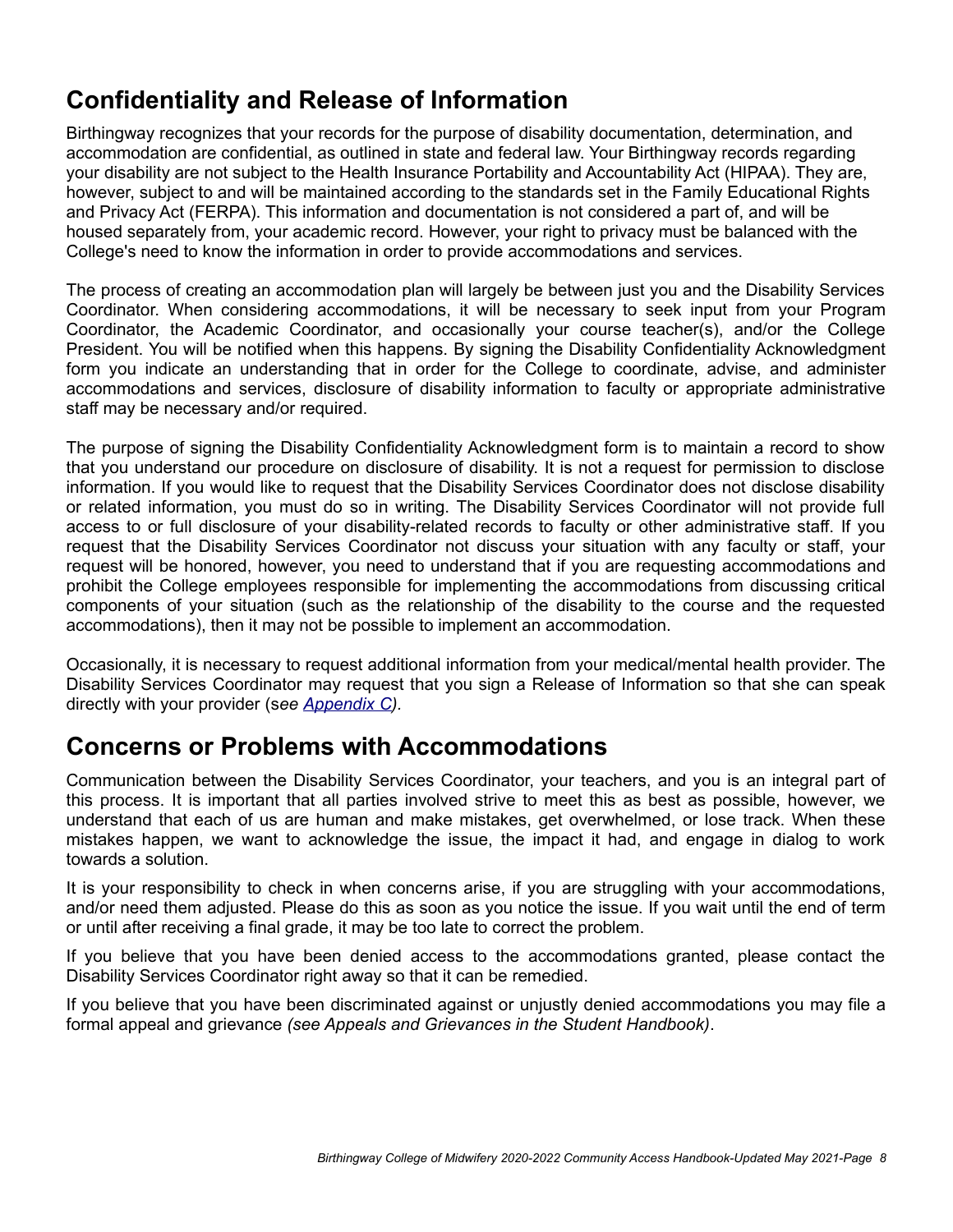# <span id="page-9-0"></span>**Frequently Asked Questions**

#### **Q: Will I automatically get an accommodation?**

A: No, it depends on how your disability impacts your learning. Your need for accommodations will be evaluated on a case-by-case-basis to ensure that you are provided equal opportunity to participate in College services. There is no one-size-fits-all accommodation.

#### **Q: Why do you require so much documentation before I can get accommodations?**

A: In short, the College needs to be able to show that you are a qualified student with a disability that requires accommodation. This is both for the College's legal protection as well as enabling all involved to make the best, most fully informed, and timeliest decisions about meeting your access-related needs.

#### **Q: Will my disability exempt me from Birthingway's policies?**

A: Not necessarily. In some cases, it may become apparent during the accommodation process that you may need an exemption from a specific policy if it is necessary to ensure you have equal opportunity to College services. Otherwise, you are still subject to Birthingway's policies, including our Student Code of Conduct and Disciplinary Process.

#### **Q: Do I still have to complete skills courses and clinical training?**

A: Yes. The hands-on training portions of our programs are integral pieces of preparing you for work in this field. It would be considered unreasonable to exempt any student from having to perform the skills, professional judgments, and relational aspects that are required to practice in the field of Midwifery Arts and Sciences.

#### **Q: Do I still have to meet technical standards?**

A: Yes. All students must meet the technical standards at all times during admissions, their academic career, and graduation either on their own or with accommodations. For example, a student who uses a prosthetic leg as an auxiliary aid could still meet the technical standards, whereas, a student who is blind, even though braille textbooks are available, would not.

#### **Q: How come my authorizations don't include all the accommodations that were requested?**

A: The College has a right to decide which accommodations will work within our setting. Our obligation is not to provide all of the accommodations or even the *best* accommodation possible, our obligation is simply to provide the accommodations *needed* to gain equal access.

#### **Q: Can my accommodations retroactively apply to a class I struggled in last term?**

A: No. The College is not required to provide accommodations to anyone who does not have a documented disability on file that demonstrates the need for accommodations. We will not provide retroactive accommodations for a past term in which you did not have a documented disability on file. If you have a disability, it is important that you notify the Disability Services Coordinator and start the accommodation process right away for the current or future terms.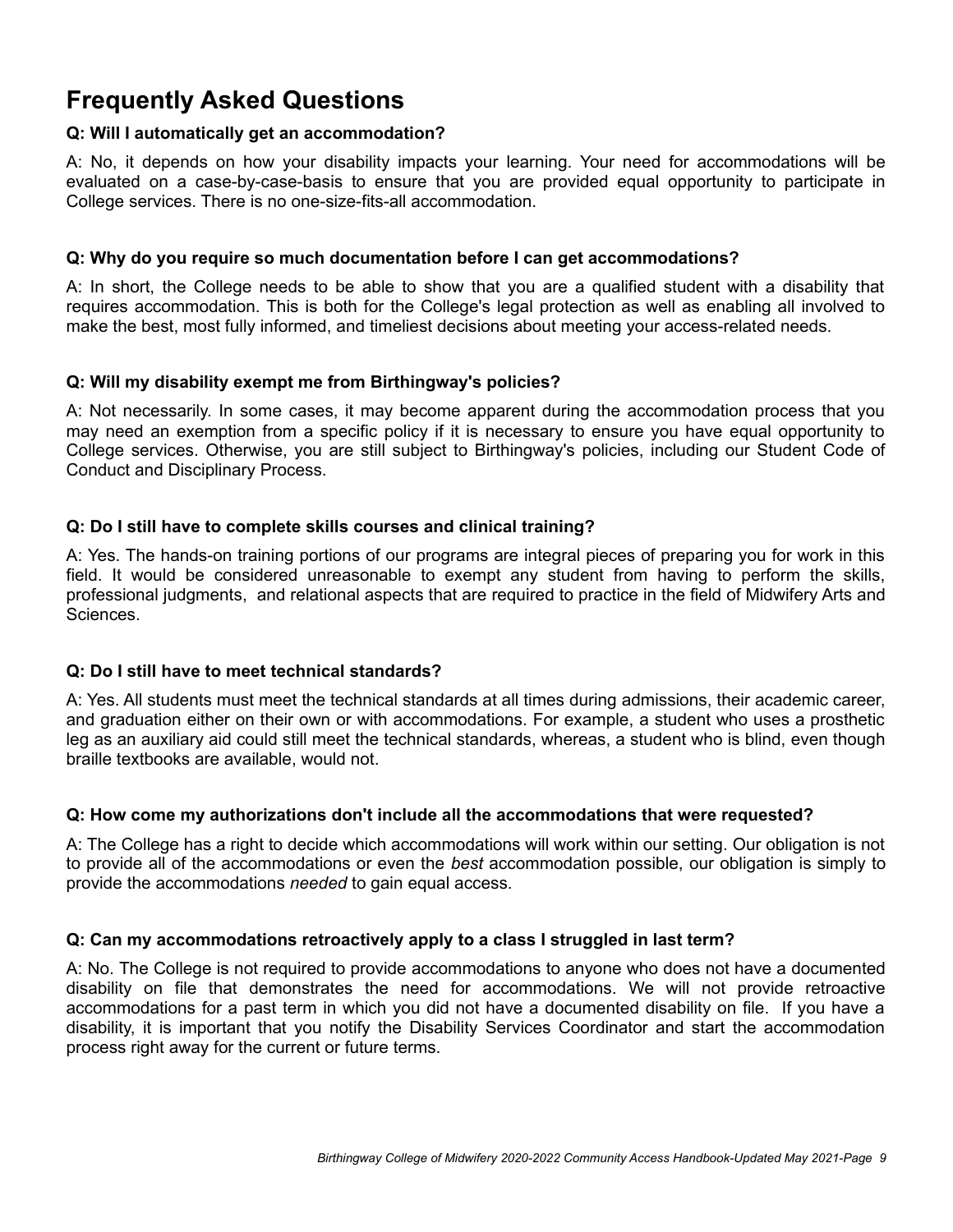## <span id="page-10-0"></span>**Definition of Terms**

**Accommodation:** changes made to any aspect of College programs, policies, services, or facilities for a student who has a documented disability that requires assistance meeting program and/or College standards.

**Adjustment:** changes made to any aspect of College programs, policies, courses, activities or services for a student who does not have a disability but has documented reasons for needing assistance in meeting program and/or College standards. *Adjustments are not requested, determined, nor granted through Disability Services.*

**Auxiliary Aids**: assistive, adaptive, and rehabilitative devices such as a standing desk option, large print textbooks, note-takers, an interpreter, etc.

**Disability:** an impairment that causes a substantial limitation of one or more major life activities over an extended period of time.

**Impairment**: a loss or abnormality of psychological, physiological, or anatomical structure or function.

**Modification:** changes made to any aspect of College programs, policies, courses, or activities for a student who has a documented disability that requires assistance meeting program and/or College standards.

You may see the terms "accommodation" and "modification" used interchangeably.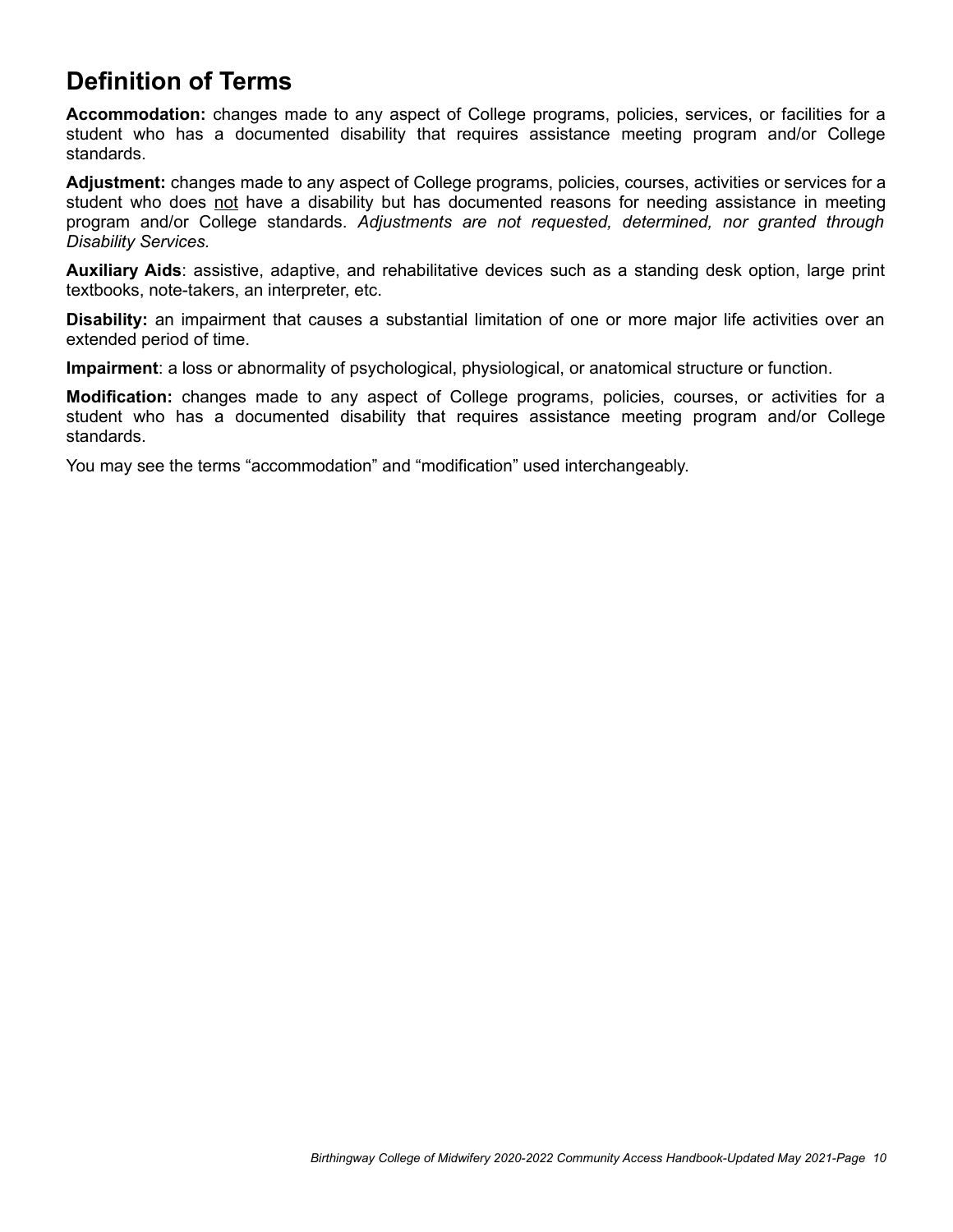### <span id="page-11-0"></span>**Appendix A: Disability Services Request for Accommodations Form**



Birthingway College of Midwifery

4550 SW Betts Avenue #142, Beaverton, OR 97075 503-760-3131 | birthingway.edu

### **Disability Services Request for Accommodations**

Student's Legal Name: First MI Last

The following items are required before a written request for accommodation will be considered complete. Please check off each item attached to this request:

\_\_\_\_A letter from the student (see the Community Access Handbook, page 6).

\_\_\_\_A recent/current letter from an appropriate medical professional (see the Community Access Handbook, pages 6-7).

Birthingway will comply with all federal and state regulations regarding our responsibilities under the Americans with Disabilities Act and with Section 504 of the Rehabilitation Act.

Any student with a disability that requires accommodation must submit written notice of a request for accommodation at least 45 days before the start of the term in which the accommodations are being requested for.

Students who are diagnosed with a disability that requires accommodation after a term has begun must immediately submit a written request for accommodation.

In some cases, Birthingway may require additional information from the student's medical provider. We may request that the student provide a written release for the provider to speak directly with the College.

All information regarding this Disability Services Request for Accommodations is held in confidence according to the Family Educational Rights and Privacy Act (FERPA).

*By signing this form I acknowledge that I have read the Community Access Handbook and have submitted the information required to move forward on my Disability Services Request for Accommodations.* 

Student Signature Date Date

**Please return this form directly to Birthingway's Disability Services Coordinator.**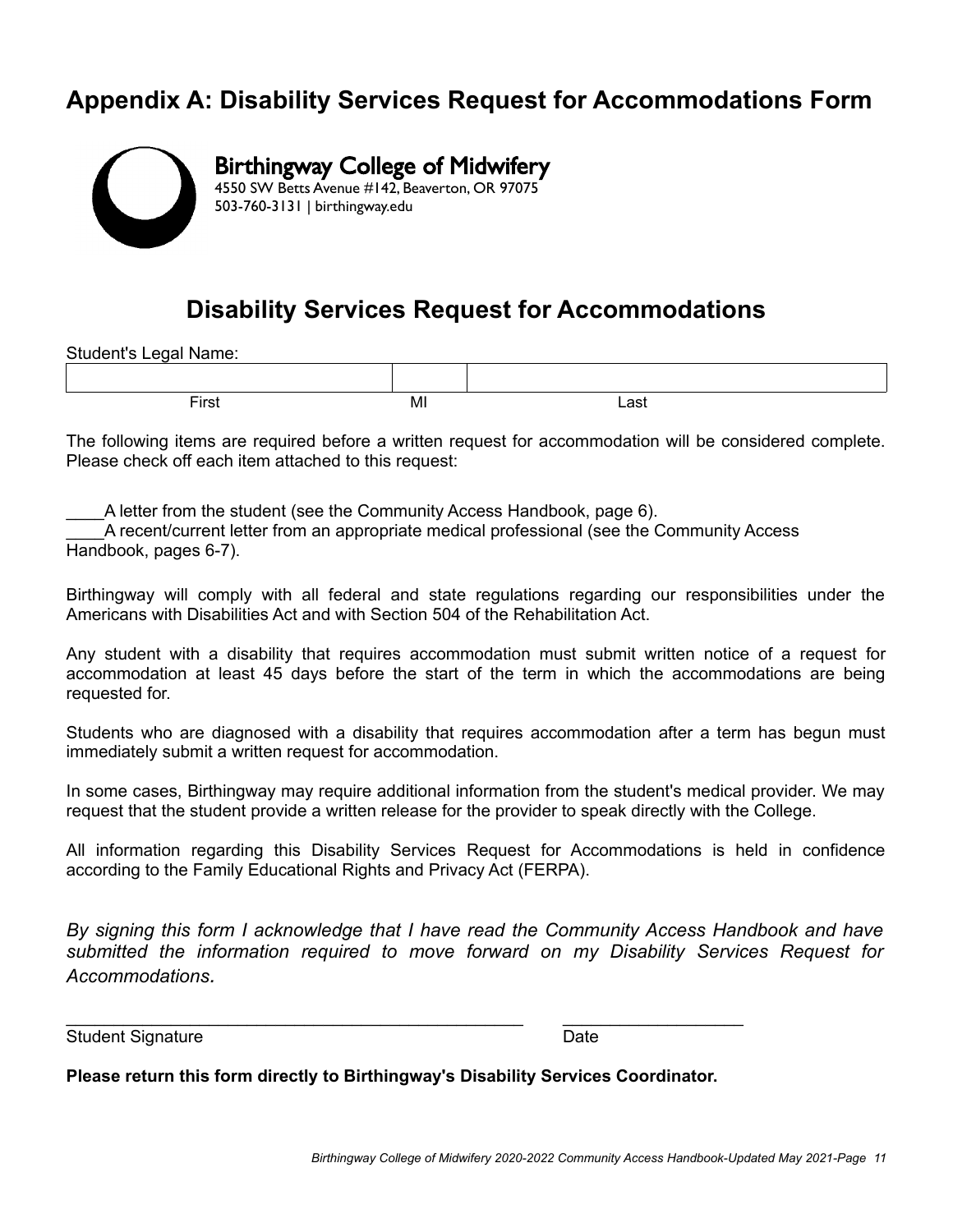# <span id="page-12-0"></span>**Appendix B: Disability Confidentiality Acknowledgment Form**



Birthingway College of Midwifery 4550 SW Betts Avenue #142, Beaverton, OR 97075

503-760-3131 | birthingway.edu

# **Disability Confidentiality Acknowledgment**

| <b>Student's Legal Name:</b> |    |      |
|------------------------------|----|------|
|                              |    |      |
| Fix                          | MI | ∟ast |

*By signing this form I acknowledge the following:*

- *I understand that Birthingway needs information about my disability in order to provide services.*
- *I understand that I am responsible for reviewing my rights and responsibilities pertaining to disability access.*
- *I understand that in order for the Disability Services Coordinator to facilitate accommodations for me, she may need to consult with other College employees and share information about my condition as outlined in the Confidentiality and Release of Information section of the Community Access Handbook.*
- *I understand that signing and returning this form is only an acknowledgment of the confidentiality of my information, not a permission slip to share my information.*
- • *I understand that if I specifically do not want the Disability Services Coordinator to share any information about my disability or accommodations, I will need to submit a letter clearly stating so and that doing so may limit the College's ability to provide services.*

\_\_\_\_\_\_\_\_\_\_\_\_\_\_\_\_\_\_\_\_\_\_\_\_\_\_\_\_\_\_\_\_\_\_\_\_\_\_\_\_\_\_\_\_\_\_\_\_ \_\_\_\_\_\_\_\_\_\_\_\_\_\_\_\_\_\_\_ Student Signature Date

**Please return this form directly to Birthingway's Disability Services Coordinator.**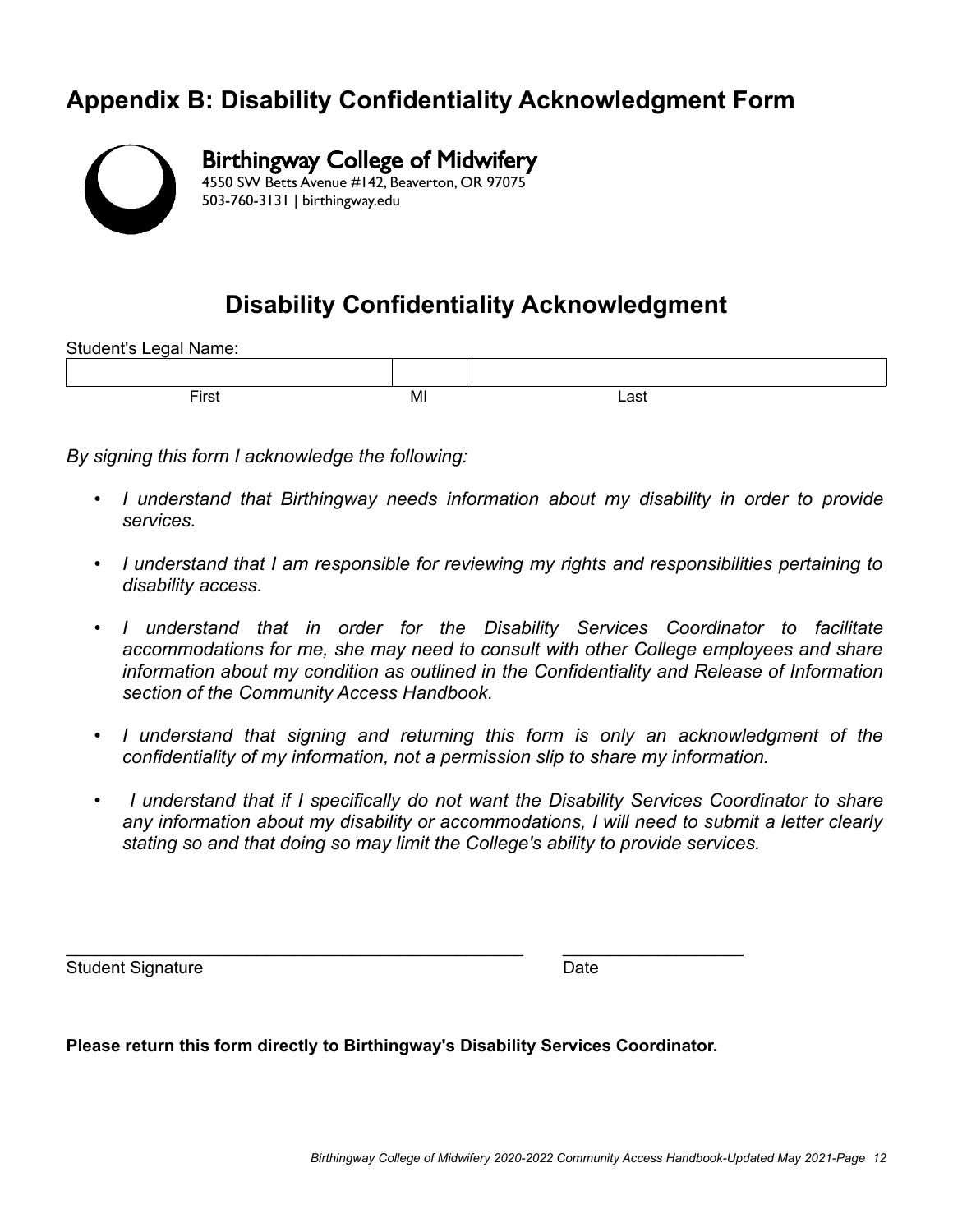# <span id="page-13-0"></span>**Appendix C: Consent to Release of Information Form**



Birthingway College of Midwifery

4550 SW Betts Avenue #142, Beaverton, OR 97075 503-760-3131 | birthingway.edu

# **Consent to Release Confidential Information**

| <b>Student's Legal Name:</b> |    |      |
|------------------------------|----|------|
|                              |    |      |
| ⊑irst                        | MI | .ast |

Birthingway College must follow all applicable State and Federal laws (Family Educational Rights and Privacy Act, FERPA), rules and regulations that apply to student records. Therefore, all information contained in the college records which is personally identifiable to any student shall be kept confidential and not released except: Upon express written consent of the student; In compliance with a judicial order or lawfully issued subpoena; To provide necessary information to school officials with a legitimate educational interest; and/or To notify appropriate officials in cases of health and safety emergencies.

#### **I hereby authorize a two-way disclosure for Birthingway's Disability Services Coordinator to release information to and to request information from:**

| Name:                    | Agency or Relationship:<br><u> 1989 - Johann Barn, mars ann an t-Amhain an t-Amhain an t-Amhain an t-Amhain an t-Amhain an t-Amhain an t-Amh</u> |       |                                                                                            |  |
|--------------------------|--------------------------------------------------------------------------------------------------------------------------------------------------|-------|--------------------------------------------------------------------------------------------|--|
|                          | Phone: $($ )                                                                                                                                     |       |                                                                                            |  |
|                          |                                                                                                                                                  |       |                                                                                            |  |
|                          | City:                                                                                                                                            |       | State: Zip: Zip:                                                                           |  |
|                          | Method of Disclosure: (check all that apply)                                                                                                     |       |                                                                                            |  |
| Verbal                   | Written                                                                                                                                          | Email |                                                                                            |  |
|                          | Specific Information to be Released:                                                                                                             |       |                                                                                            |  |
|                          |                                                                                                                                                  |       | Disability accommodations Disability diagnosis and related limitations<br>Other (specify): |  |
|                          |                                                                                                                                                  |       | Purpose of Disclosure:                                                                     |  |
|                          | This authorization is valid until $\frac{1}{2}$ /                                                                                                |       |                                                                                            |  |
|                          | I understand that I may revoke this authorization at any time in writing.                                                                        |       |                                                                                            |  |
|                          |                                                                                                                                                  |       |                                                                                            |  |
| <b>Student Signature</b> |                                                                                                                                                  |       |                                                                                            |  |
|                          |                                                                                                                                                  |       |                                                                                            |  |

**Please return this form directly to Birthingway's Disability Services Coordinator.**

Your provider may also require you to complete a HIPAA release before information can be released.